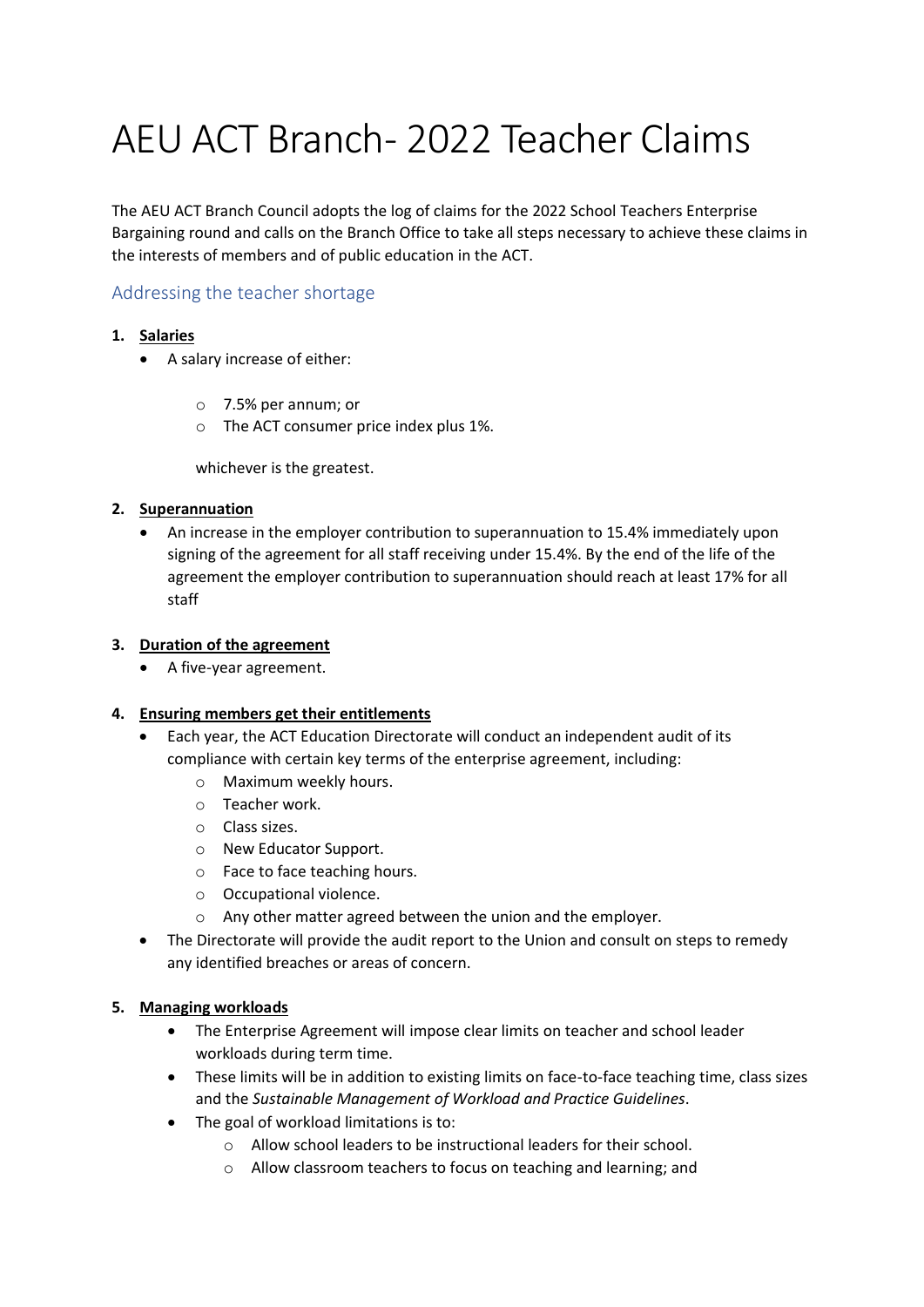- o Ensure that there are sufficient staff to carry out the core roles of teachers and school leaders within a safe and reasonable work week.
- o Improve Classroom Teacher and School Leader wellbeing.

#### **6. Implementing Teacher Shortage Taskforce recommendations**

• The Directorate and the AEU will consult in relation to the implementation of the Teacher Shortage Taskforce recommendations.

#### **7. Primary Face-to-face teaching hours**

• Reduce primary school face-to-face teaching hours to 19 hours per week, in-line with high schools and colleges.

# **8. Salary Structure**

- Reduce existing eight-step salary structure to six by eliminating steps one and three.
- Teachers who achieve "proficient" TQI status to receive an immediate increase in salary to Experienced Teacher 1.
- Rename "Experienced Teacher 1" classification band to "Proficient Teacher".

# **9. Attracting new teachers to the profession**

- Introduce temporary contract employment for permit to teach staff.
- Pay practicum students a nominal wage for conducting their internship.

#### **10. Transfer round**

• Within 12 months of the new agreement, the Directorate, in consultation with the AEU, will review recruitment and selection guidelines.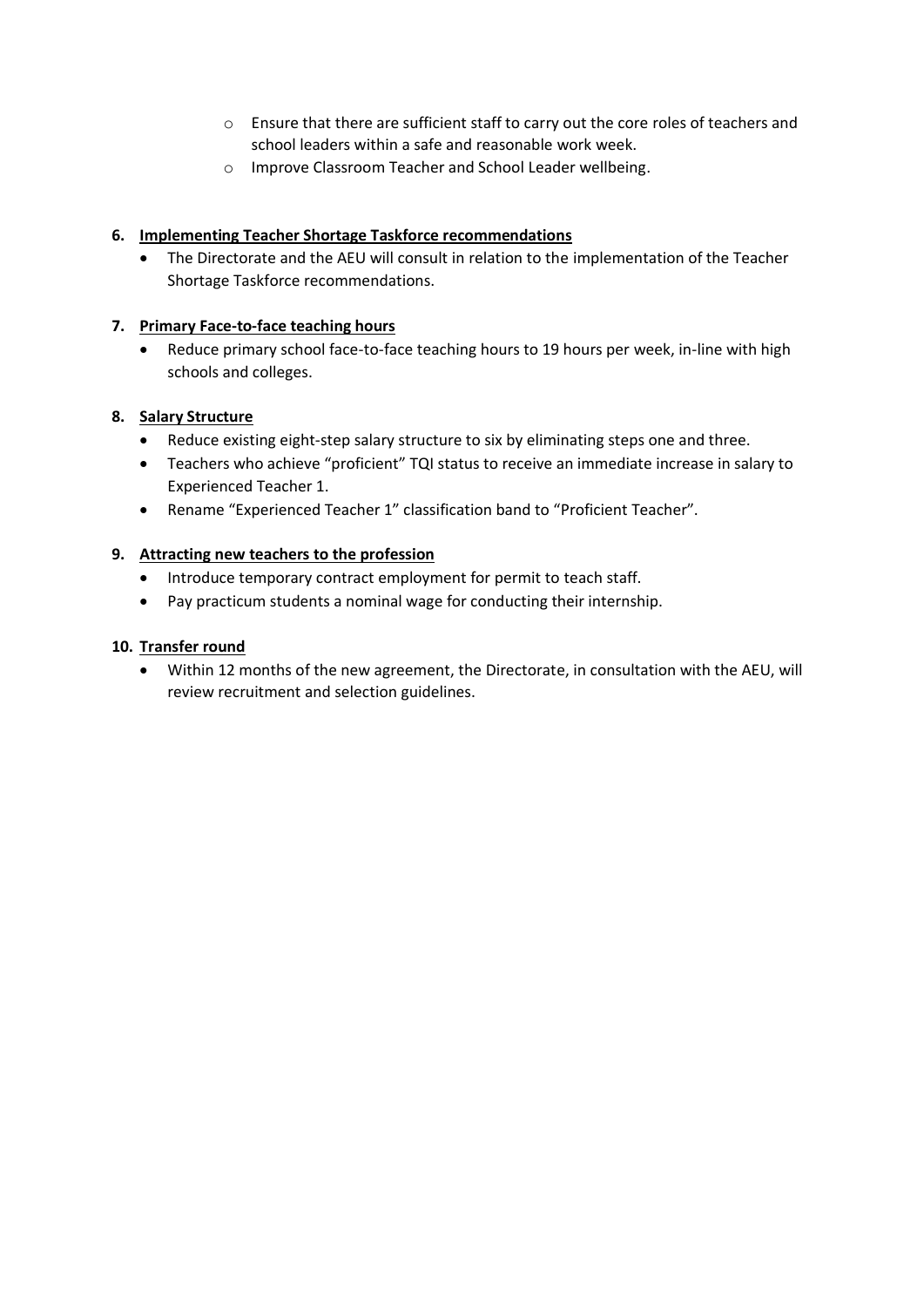# Resourcing our schools

#### **11. Support for schools from expert practitioners**

- For the life of this agreement, the role of Disability Education Coordinator should be established on a full-time basis in every school at School Leader C level and funded in addition to the base funding provided to schools. The purpose of establishing and funding this role is to support the inclusion of students with a disability and to support the transitional work required to implement and embed the Future of Education Strategy.
- The roles of at least 30 inclusion support officers (approximately 1 for every three schools) classified at classroom teacher and school leader C level should be re-established within the Student Engagement branch with a view to restoring an important service to schools.

Over the course of the agreement, a clear career pathway for expert practitioners, with appropriate remuneration and clear duties, should be developed in consultation with the AEU and its members.

# **12. Getting our students the resources they need**

- Staff will be supported with an appropriate space in which to do their work, [including:](https://www.aeuact.org.au/application/files/3116/3721/4593/Draft_Log_of_Claims_Explantory_Notes.pdf)
	- Staff accommodations (staffrooms) minimums.
	- Appropriate classroom accommodations.
	- Adequate ICT resourcing, including devices adequate to meet the needs of a modern teaching workforce.
		- i. This should be in line with the ICT Resources for Education discussion paper presented to Branch Council.
- Infrastructure:
	- The Education Directorate commits to keeping school facilities in a safe condition, presentable and in good, working order.

#### **13. Agreed temperature settings: 18 – 28 degrees**

- The Directorate will maintain a healthy and safe workplace, including temperaturecontrolled environments. The Directorate will monitor school environments to ensure a temperature range of between 18 and 28 degrees is maintained.
- Where temperatures fall outside these limits the Directorate will initiate a rapid response by investigating and reporting on the cause of the variation and the remedial steps required to restore temperatures to within the identified limits.

# Supporting our staff

#### **14. Looking after our staff**

- Extend the paid entitlement to bonding leave to 4 weeks (extended by up to 2 weeks personal leave to a total of 6 weeks).
- Extend paid birth leave of 12 weeks to all employees (other than casual employees) consistent with the confinement period.
- Extend the provisions of personal leave to include flexible usage with agreement between the manager and the employee. This may include access for major life events such as graduations or awards ceremonies, with other categories to be determined.
- Include consideration of caring responsibilities as a factor in determining classroom teacher placements, including: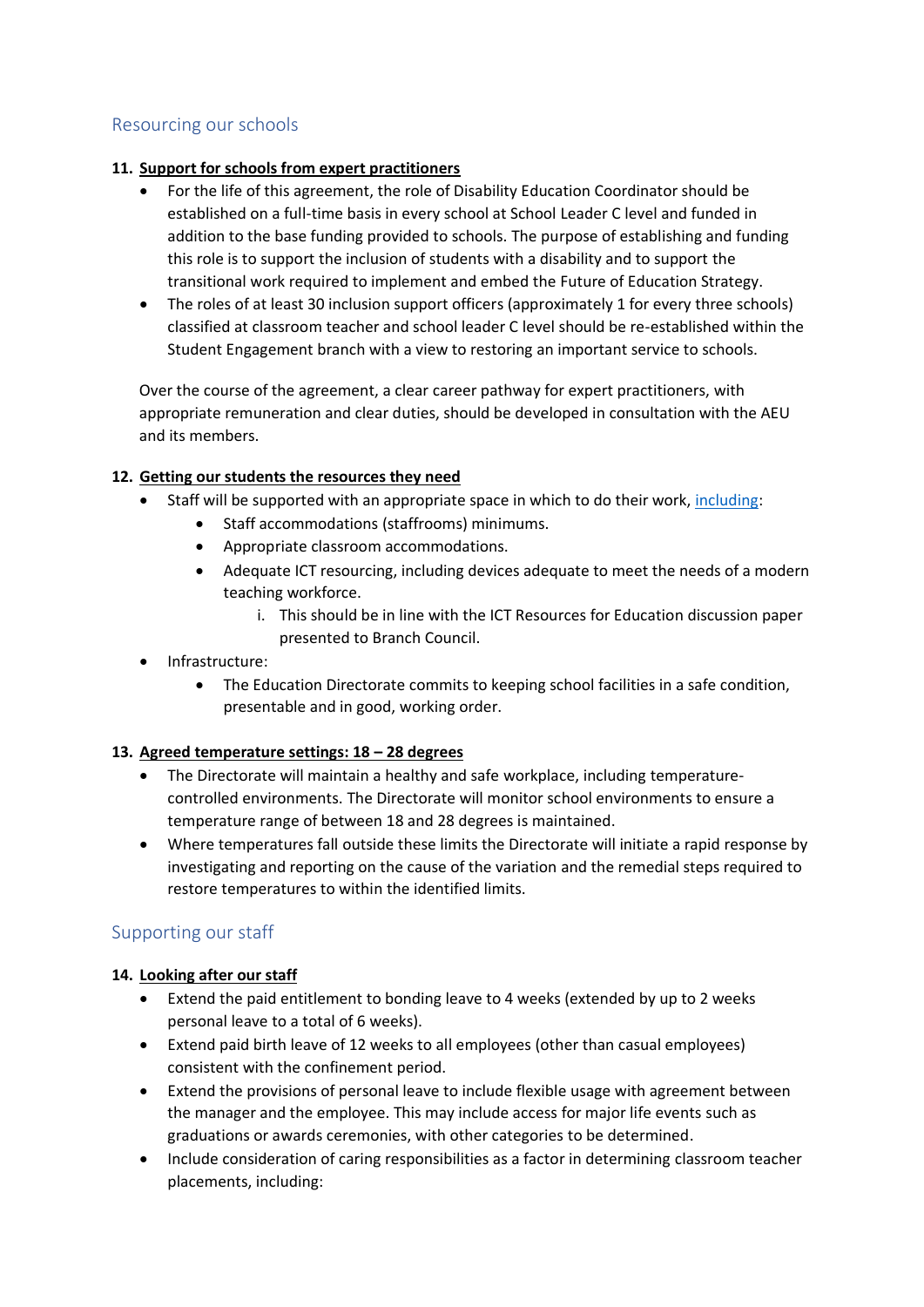- a. Teaching couples to be given priority for placement in same network.
- b. Teaching parents to be given priority for placement in same network as their child's school.
- c. Travel time from home to work included in considerations for, for example, teachers who are unable to drive due to a long-term illness or disability.
- Make clear provision for reasonable breaks.
- Teaching staff required to attend excursions that run overnight will be provided with 3.5 hours' time-in-lieu for every night they were away on camp.

# **15. Reducing occupational violence and improving work safety**

- Amend the agreement to clarify that the responsibility for funding measures identified in OVRAs sits with ESO, not schools.
	- $\circ$  This includes where an OVRA identifies that additional staffing or capital works are required.
- Make WHS data available to HSRs, including data on the number and type of incidents and injuries reported at their worksite.

# **16. Supporting School Leaders**

- The Directorate, in consultation with the AEU, will develop and implement a career progression pathway for SLCs and SLBs within 12 months from the commencement of the agreement. Measures may include:
	- o allowing those on longer-term HDA to apply for transfer at their HD level.
	- $\circ$  allowing Principals to recommend a limited number of staff for substantive promotion into vacant positions, with a decision on the promotion to be made by decision of a joint selection committee.
	- o provision of career coaching and mentoring to SLC and SLB staff.
	- o the development of the expert practitioner career pathway.
- Newly appointed or promoted School Leaders (including those commencing higher duties positions of 6 months or longer) will be supported with mentoring and training relevant to the capabilities of their role, with training to be scheduled during paid time.
- Introduce [SLA and SLB sabbatical entitlements.](https://www.aeuact.org.au/application/files/3116/3721/4593/Draft_Log_of_Claims_Explantory_Notes.pdf)
- Introduce executive assistants for Principals.
- A reduction in teaching hours from 16 to 12 for all SLCs to bring primary school SLCs in line with others.
- Clearer SLC duty statements to limit workloads

#### **17. Supporting New Educators**

- New Educators limited to 80% face-to-face teaching load while they remain at the "New Educator" classification.
- New Educators to have an identified mentor. Each mentor will be provided with an allowance, time and training to mentor the New Educator.

#### **18. Supporting our Relief Teachers**

- The daily rate for relief teachers will achieve competitiveness with other systems within the **ACT**
- Establish a centralised funded pool of relief staff to cover unplanned absences.
- Relief staff to be allocated on request by a school.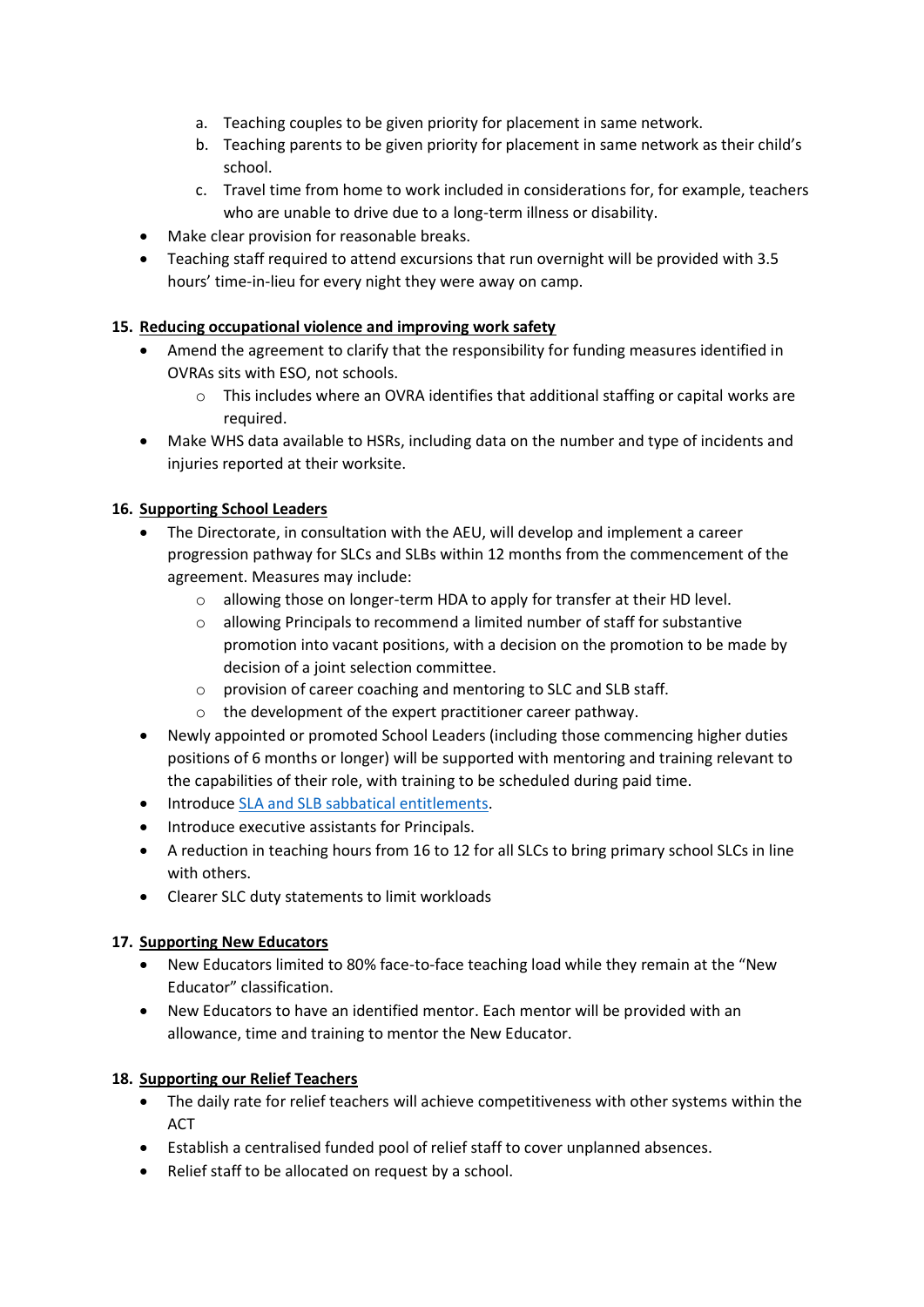- The central pool will be subject to the same security of employment requirements as the rest of the service, including conversion to permanency.
- Weekly unplanned leave relief pool utilisation report to be provided to all School Leaders and the AEU.
- Two professional learning system days at the start of the year for relief teachers to attend and receive TQI accredited PL on paid time.

# **19. Recognising teachers in specialist settings**

- Permanently double the special education allowance from its current rate of \$2983 to \$5966.
- Specialist staff will receive priority access to enter the classroom teacher transfer round after 24 months in a specialist role.
	- a. Specialist teachers will not be required to transfer after 24 months but will be able to access transfer on a level footing with applicants who are otherwise required to transfer.
- Specialist teachers will be provided with assistance to transition out of specialist teacher roles where requested, including through additional training and modified duties where this is considered reasonable in the circumstances.

# **20. Supporting VET teachers**

• That Vocational Education and Training (VET) Teachers be recognised and remunerated through the provision of a special allowance in the new enterprise agreement with the ACT Education Directorate for the additional VET qualifications (and completion of subsequent qualification upgrades and maintenance of industry currency) required by VET teachers currently delivering VET in ACT schools.

#### **21. Supporting Teacher Librarians**

• That the enterprise agreement includes an explicit duty statement for Teacher Librarians and that every school employs a qualified Teacher Librarian.

#### **22. Supporting School Psychologists**

- School Psychologist allocation and resourcing to be included in base funding for all new schools opened in the ACT. This measure is in addition to the established aim of improving School Psychologist ratio to 1:500 students.
- The Directorate will work collaboratively with the AEU in reviewing the School Psychology Services, including agreement to an independent review prior to implementation by the end of the school year 2023 with the scope of the review including but not limited to the efficacy and viability of the Early Intervention and Assessment Teams, placement and allocation process, and centralised telehealth service
- Attraction and retention measures, including the introduction of temporary contract employment for provisionally registered psychologists